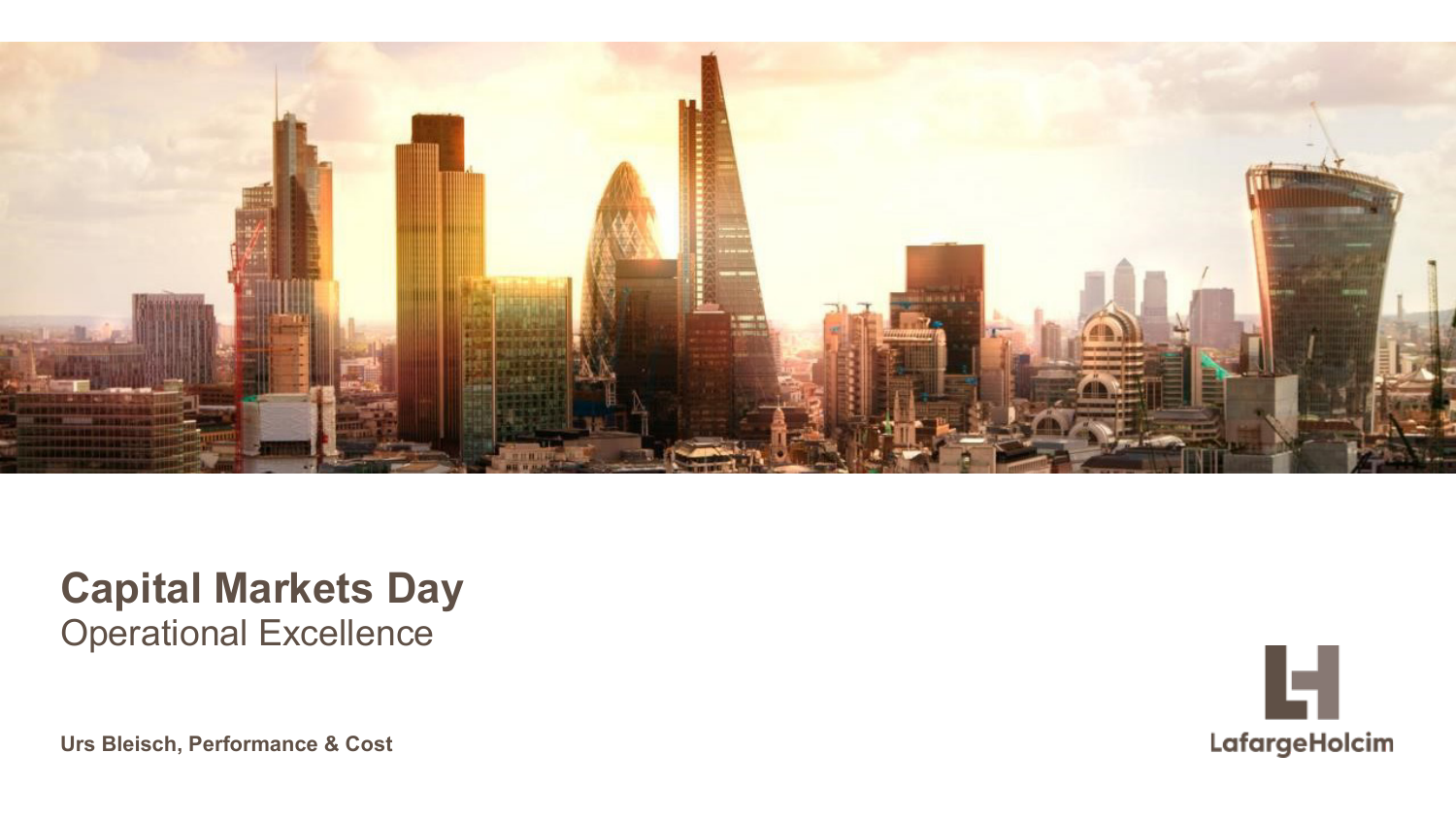### **Our objective: Sustainable competitive cost base while driving investment costs down**

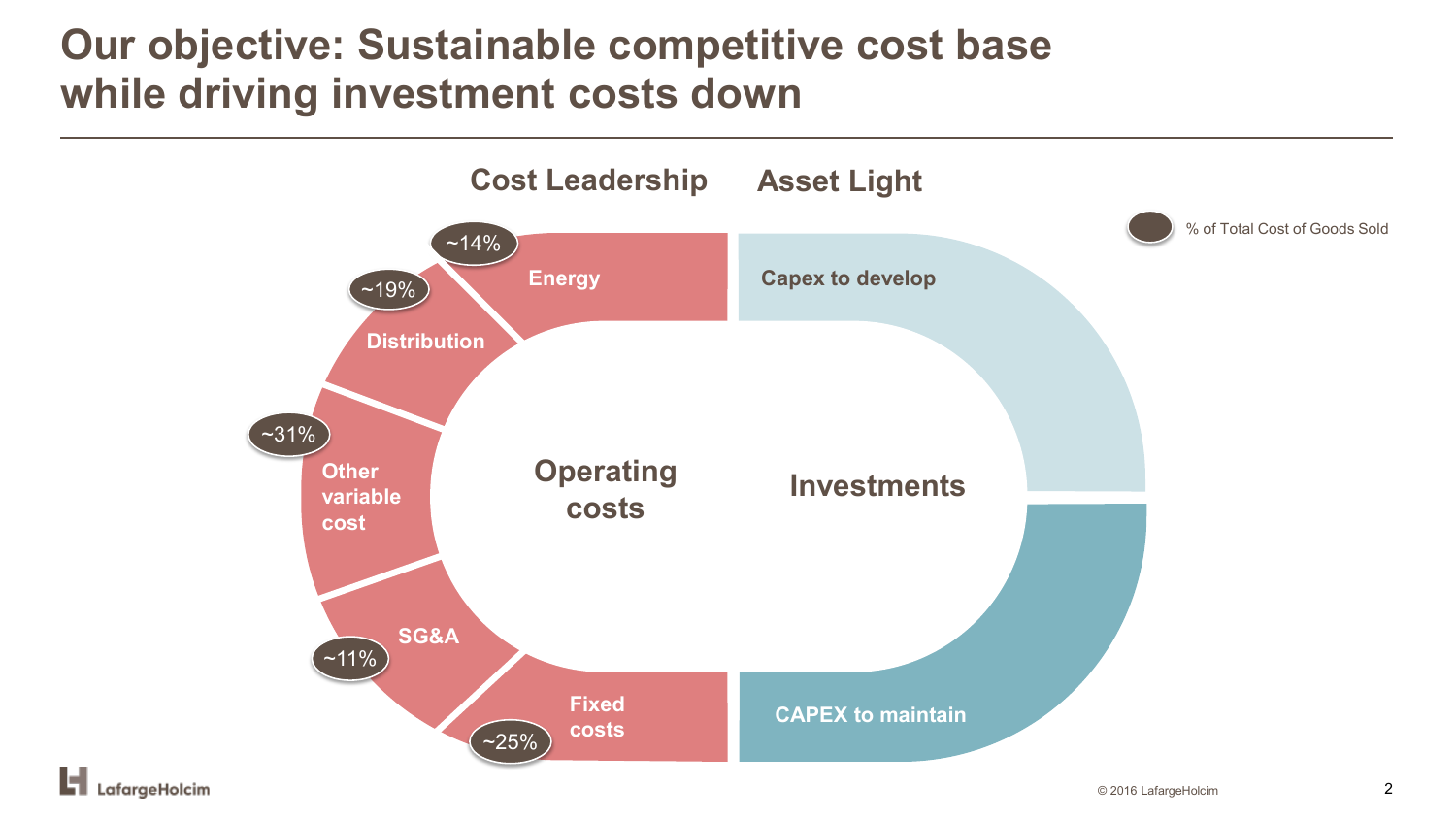# **Substantial cost reduction through synergies, ahead of plan**

| CHF m                                            | <b>EBITDA synergies,</b><br>run rate YE 2017 | <b>Completion as</b><br>of Q3 2016 | <b>Selected actions</b>                                                                                                                                   |
|--------------------------------------------------|----------------------------------------------|------------------------------------|-----------------------------------------------------------------------------------------------------------------------------------------------------------|
| <b>Operational</b><br><b>Performance</b>         | 200                                          | $>100\%$                           | • Logistics network optimization of Northeast Cement operation in the US<br>• Ball Mill, Fan & Clinker Optimization initiatives, e.g. in Kenya, US, China |
| <b>Procurement</b>                               | 340                                          | 38%                                | • Renegotiated energy contracts and hedging of energy, e.g., in India<br>• Consolidation of coal suppliers, e.g., in China                                |
| <b>SG&amp;A</b>                                  | 260                                          | 60%                                | Optimization driven from overlapping countries in particular US, Brazil<br>$\bullet$<br>and China                                                         |
| <b>Growth and</b><br><b>Innovation</b>           | 200                                          | 45%                                |                                                                                                                                                           |
| <b>EBITDA Synergies</b><br><b>Scope adjusted</b> | 1,000                                        | $59\% = CHF 587m$                  |                                                                                                                                                           |
| <b>Scope Impact</b>                              | 100                                          |                                    |                                                                                                                                                           |
| <b>Total EBITDA</b><br><b>Synergies</b>          | 1,100                                        |                                    |                                                                                                                                                           |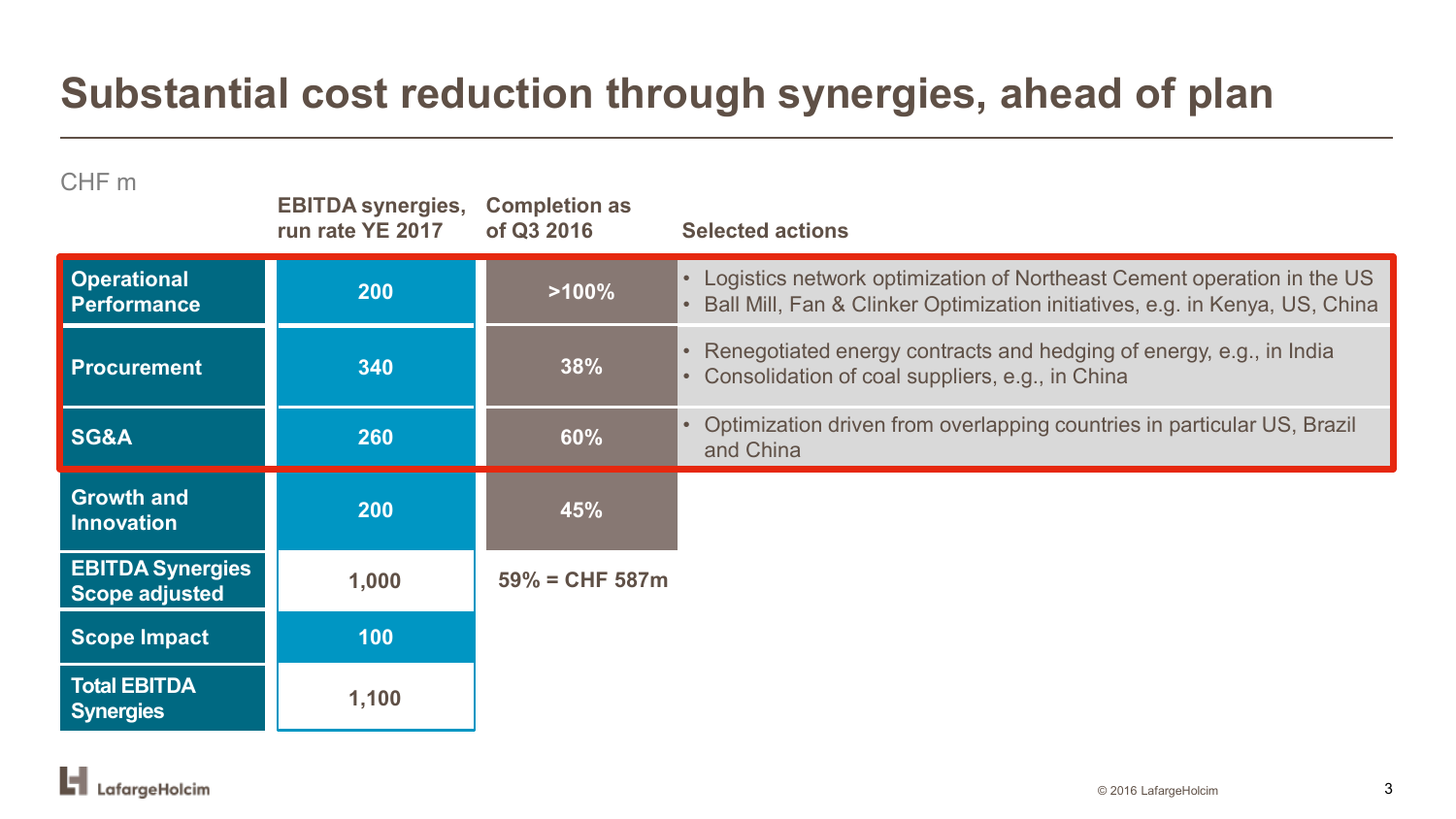### **Energy: Lower Energy costs driven by lower consumption and fuel mix optimizations, supported by favorable fuel market prices**

#### **Fuel Mix Optimization**

• Cross-Function Fuel Mix Optimization Initiative (FMOI), started early 2016

**Act. Thermal Energy Cost vs. Fuel Mix** 

**0% 20% 20% 40% 0 6 Fuel Mix Consumption Optimization Energy Price Market Price** *Specific Actual Thermal Energy Cost [CHF/GJ] Fuel Mix of Low / Low Low Quality Fuels [%]* 16 **YE** 15 **YE** 16 3M 16 6M 16 9M **0 0%**

#### **Consumption Optimization**

- Technical optimizations in selected high potential plants
- Key contribution from Synergy Acceleration Task Force

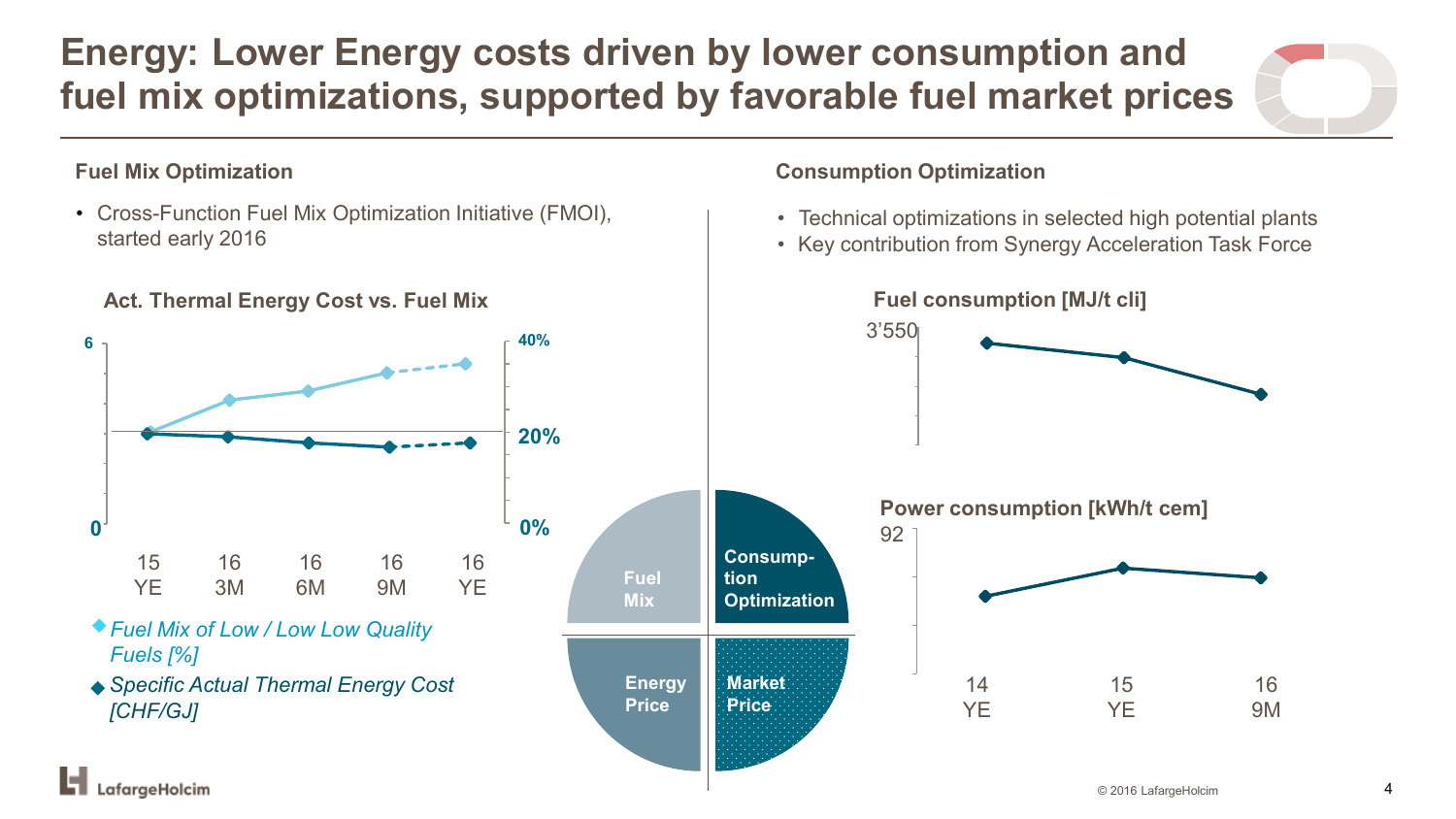# **Energy: Looking ahead, further implementing our fuel strategy to optimize energy costs**

**Effective Fuel Mix strategy to drive energy costs expected Fuel Strategy above 2016 level, though below market forecasts**

Coal Prices [USD/ton coal] / Petcoke Prices

[USD/ton petcoke]



*Sources:* 

LafaraeHolcim

*Platts official publication of indices as of 1st Nov 2016 Pace Index, as published by Jacobs Consultancy Petcoke 2017 forecast as defined by LafargeHolcim, no forward index*

- Enhance production flexibility
- Capture market opportunities through agility and flexibility
- Further leverage on Fuel mix potential
- Further optimization of consumption
- Price management to pass on higher energy costs

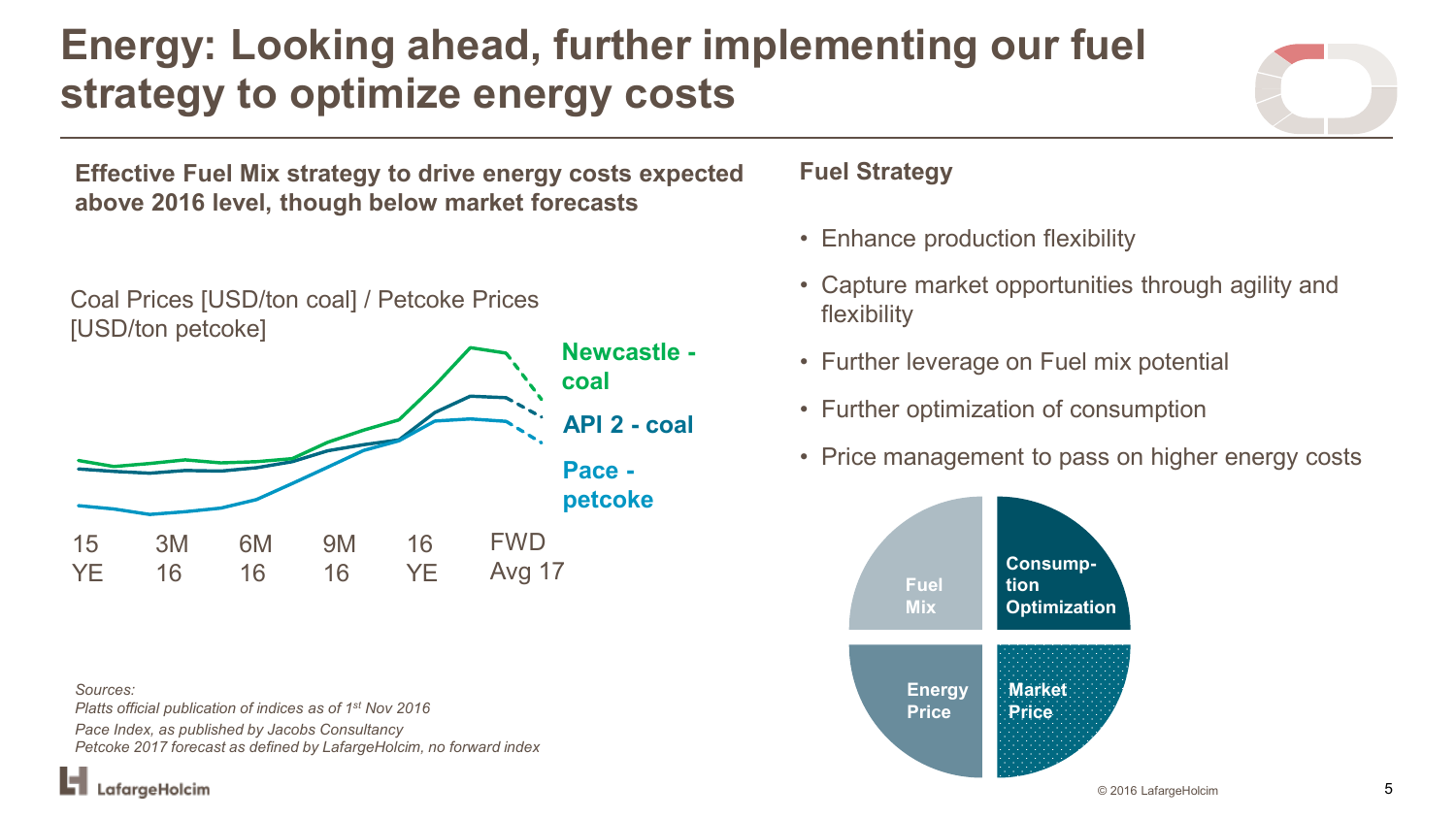### **AFR: From focus on cost reduction to waste management as a business**



#### **Leverage more on Alternative Fuels**

• Average Alternative Fuel cost significantly cheaper than the average Traditional Fuel cost





• Some countrie*s* with more than 50% Alternative Fuels with up to 90% TSR

in 2015

LafargeHolcim

• 15.8 Mt of Alternative Fuels and Raw Materials

**AF substitution Rate (TSR %)**

**14.4 14.9 15.5 ~21** 2014 15 16 2018 © 2016 LafargeHolcim <sup>6</sup>

#### **Waste management**

- Manage waste as a business
- Addressing the waste management as end-to-end value chain
- Selective investments with attractive returns

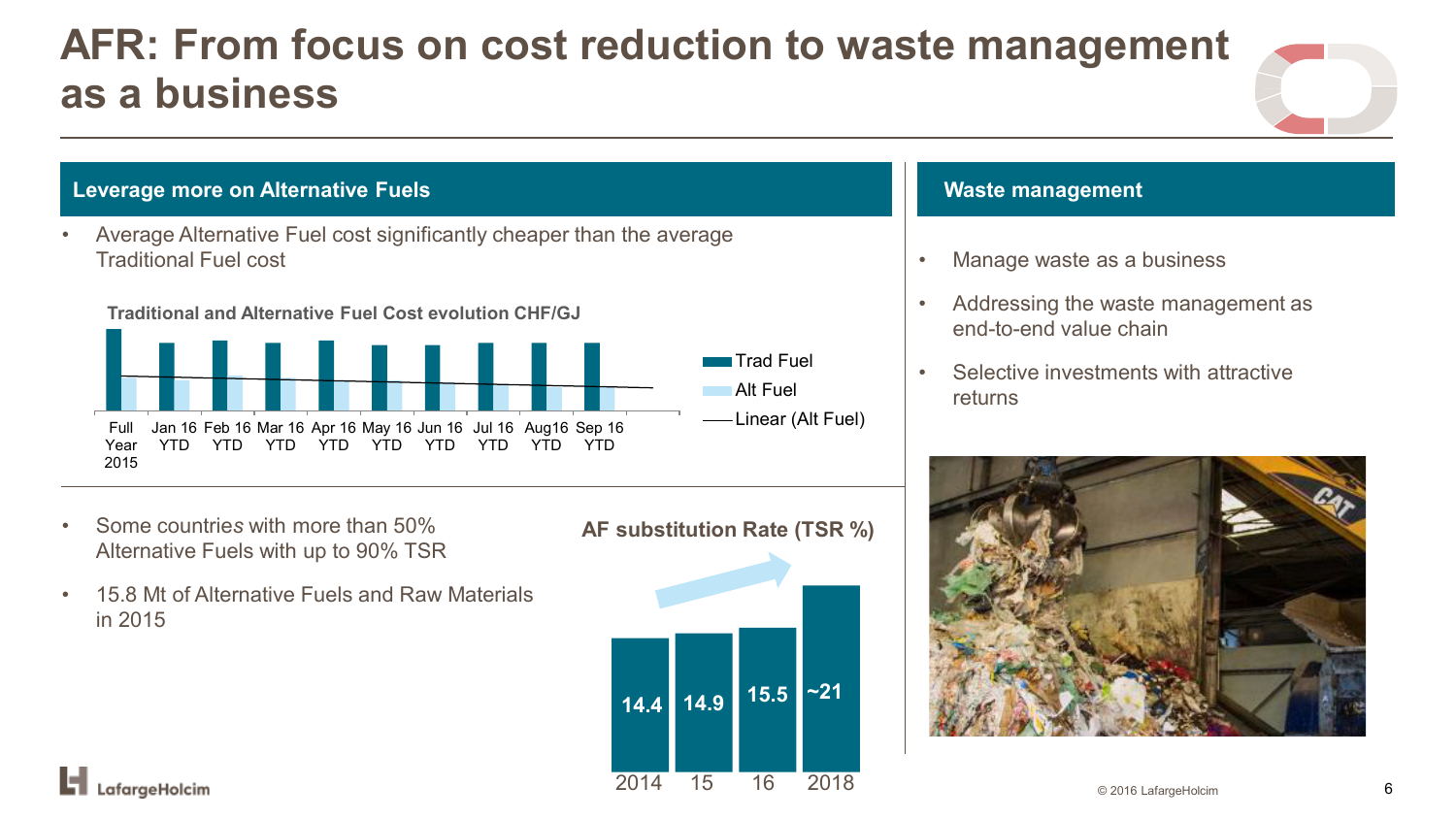# **Distribution: Major on-going and new initiatives to drive performance**



#### **Sourcing**

- Supplier consolidation
- Transportation capacity development in challenging markets
- Low freight costs through transportation overcapacity management



#### **Operational Optimization Initiatives**

#### **Network Optimization**

- Design and optimize most profitable product flow from plants to customers
- Reduce total costs to market
- Increase asset utilization to serve better domestic market and export volumes

#### **Sales & Operational Planning**

- Integrated business process to develop fact based decisions on market demand
- Cross-function activity alignment
- Improve service level while reducing costs and assets

#### **Lean Shipping Station**

- Standard processes for loading operations
- Remove loading and dispatching bottlenecks to fulfill higher sales demand
- Reduced shipping station costs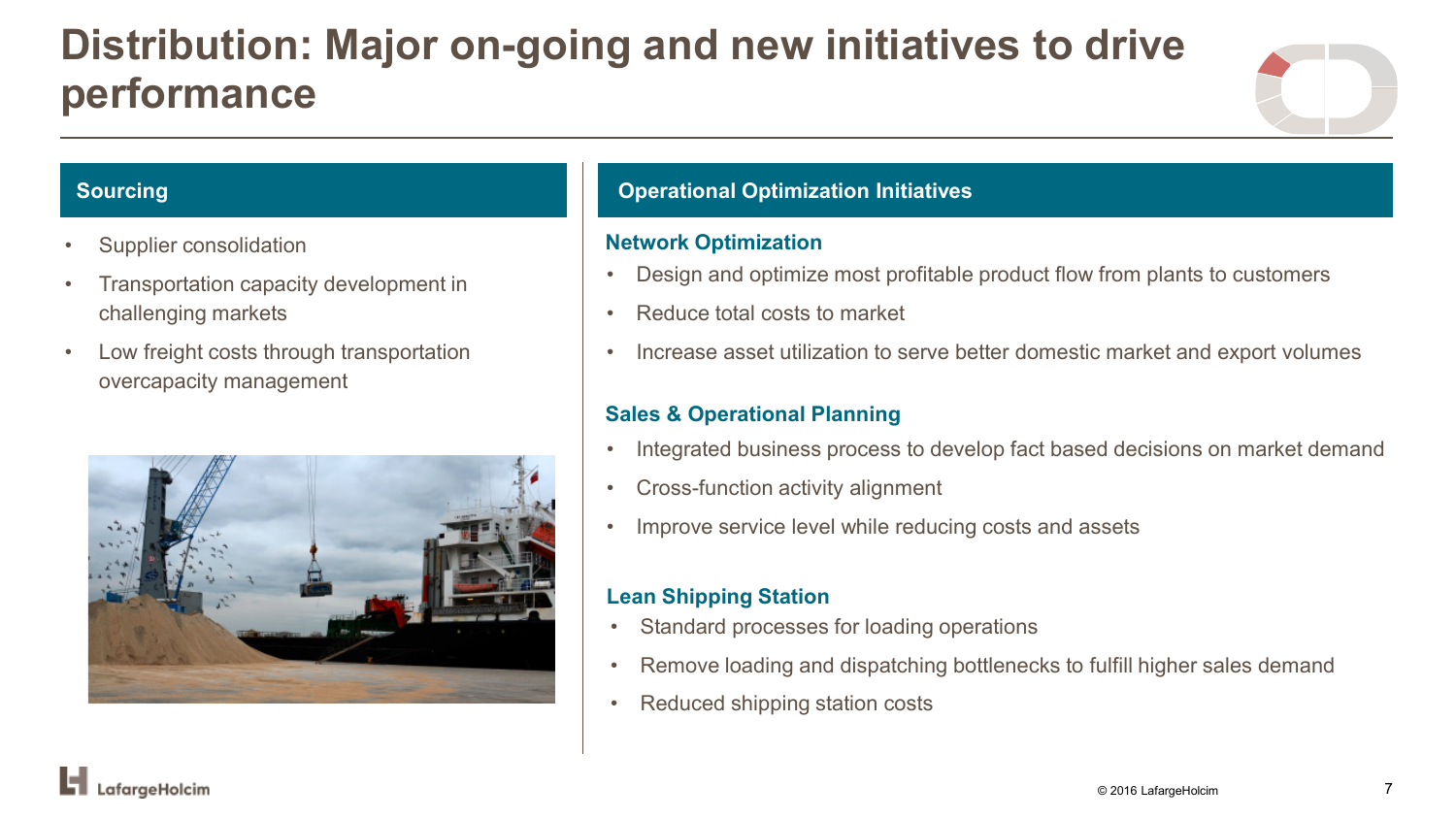### **Procurement: Good progress on category management and digitalization**



- *Increased process flow efficiency and reduced time*
- *20,000 suppliers on-boarded*
- *Example: Argentina eAuction on route logistics resulted in 15% lower costs*
- *North America, Central-and South America to fully operate on E-platform next year*

**Input**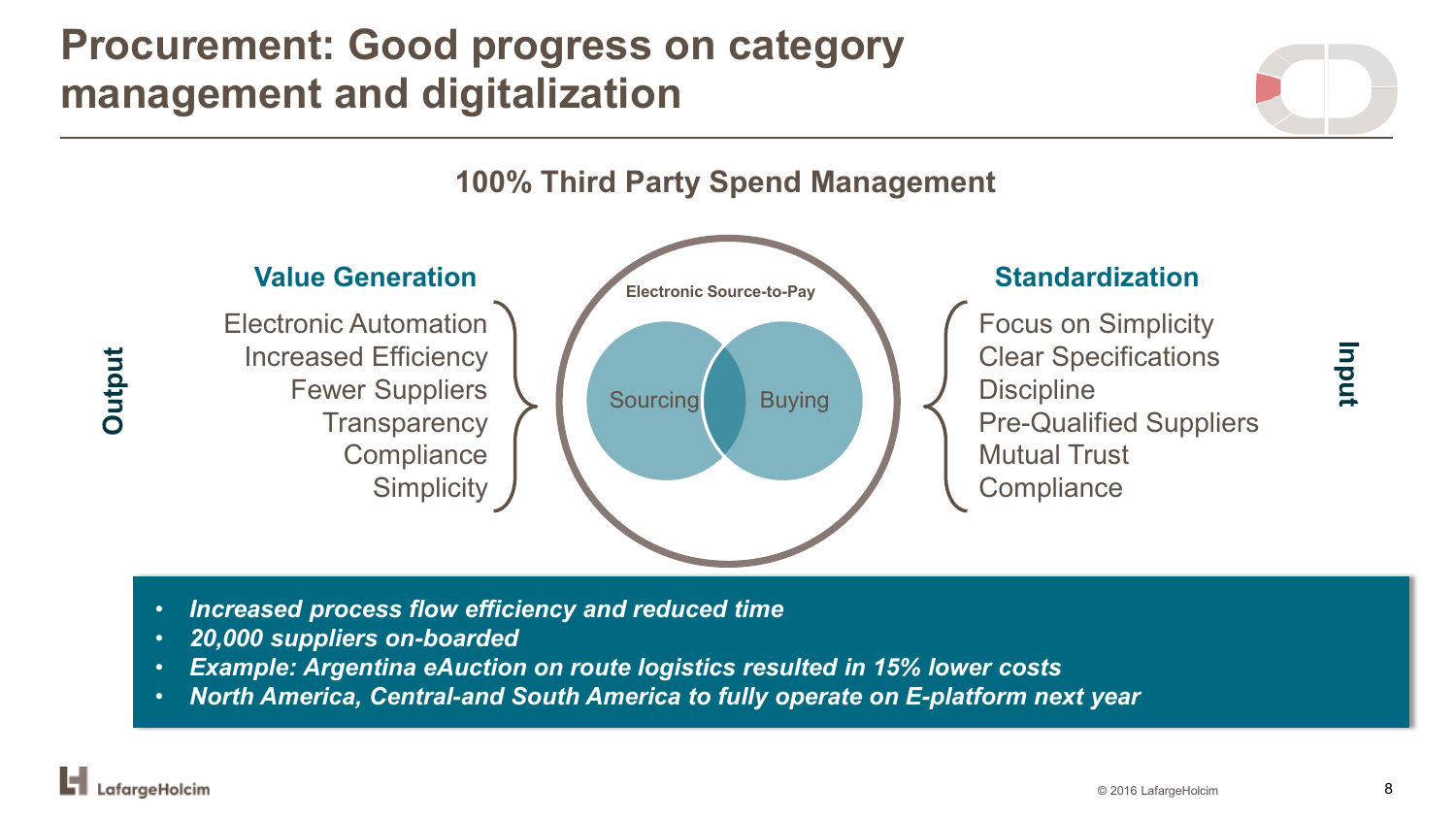### **SG&A: Large number of cost reduction initiatives ongoing, on track to reach our target of 7% SG&A as a % of sales**

|                                       | <b>SG&amp;A Key cost reduction initiatives</b>                                                                                                                                                                                  |  |  |
|---------------------------------------|---------------------------------------------------------------------------------------------------------------------------------------------------------------------------------------------------------------------------------|--|--|
| <b>HEADCOUNT</b><br><b>REDUCTION</b>  | <b>Benefits realized from restructuring</b><br>Direct merger related in overlap countries<br>$\bullet$<br>Redesign and strong focus in all countries                                                                            |  |  |
| <b>THIRD PARTY</b><br><b>EXPENSES</b> | From office locations to telephone costs<br>In depth Third Party expense assessment in all locations to renegotiate and optimize<br>$\bullet$<br>• In focus: offices, insurances and audit/consulting                           |  |  |
| <b>SHARED</b><br><b>SERVICES</b>      | <b>Business and IT Shared Service Centers will drive administration costs down</b><br>Extended scope of existing centers to leverage on scale<br>$\bullet$<br>Benefits from global services, for example data center management |  |  |

**Supported by standardization, cost transparency and benchmarking**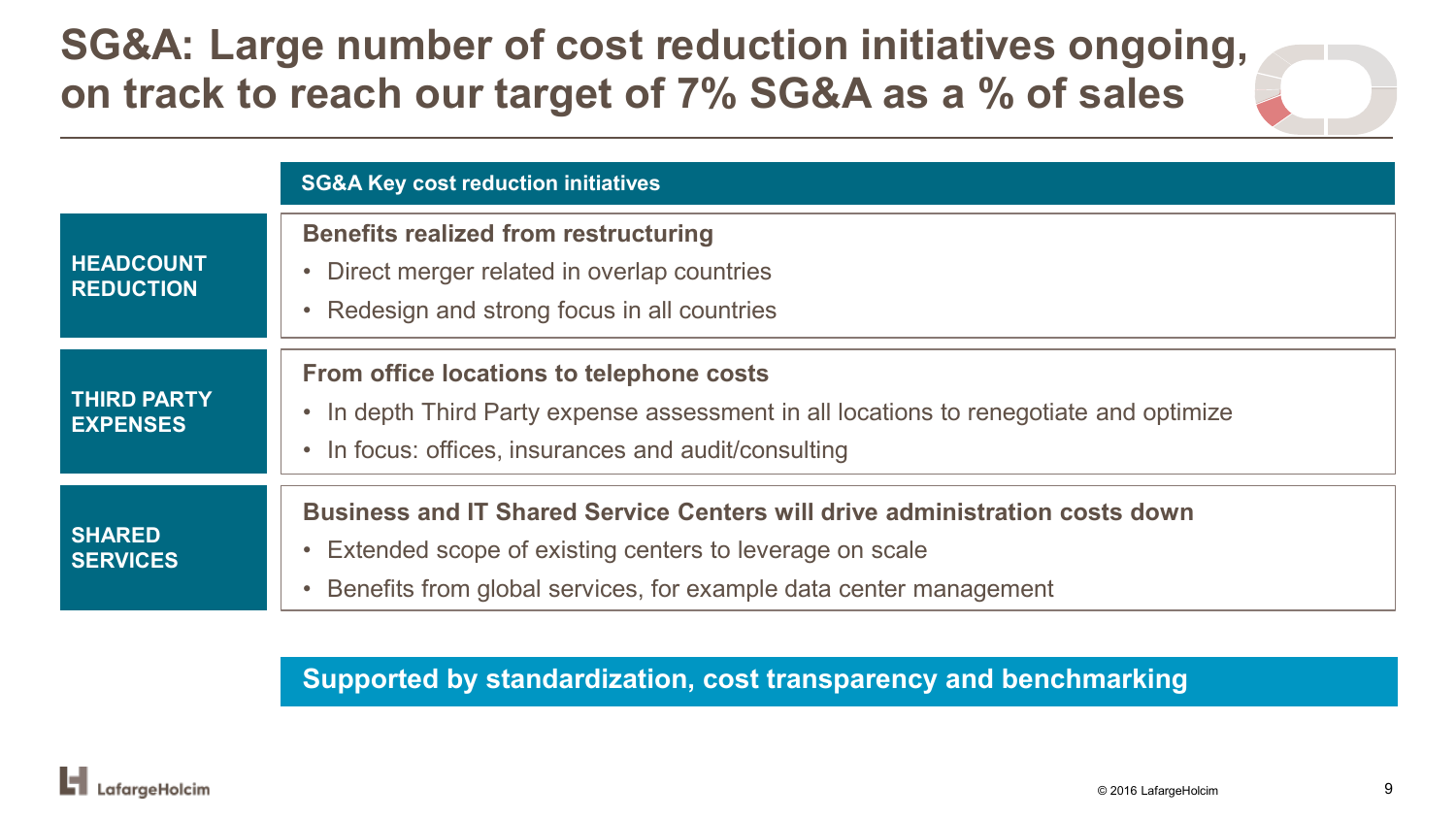# **Lower capex level sustainable given realized increase in equipment efficiency and smart expansion capex**

**CHF 3.5 bn CAPEX envelope for 2016-17, run rate <CHF 2 bn**



**Sufficient to ensure asset maintenance and replacement reflected in continuous increase of overall equipment efficiency**



#### **Diversified, smart expansion capex allocation**

- Global footprint and plant network
- Value challenge approach and asset light concept
- Leveraging best practices
- Lower procurement cost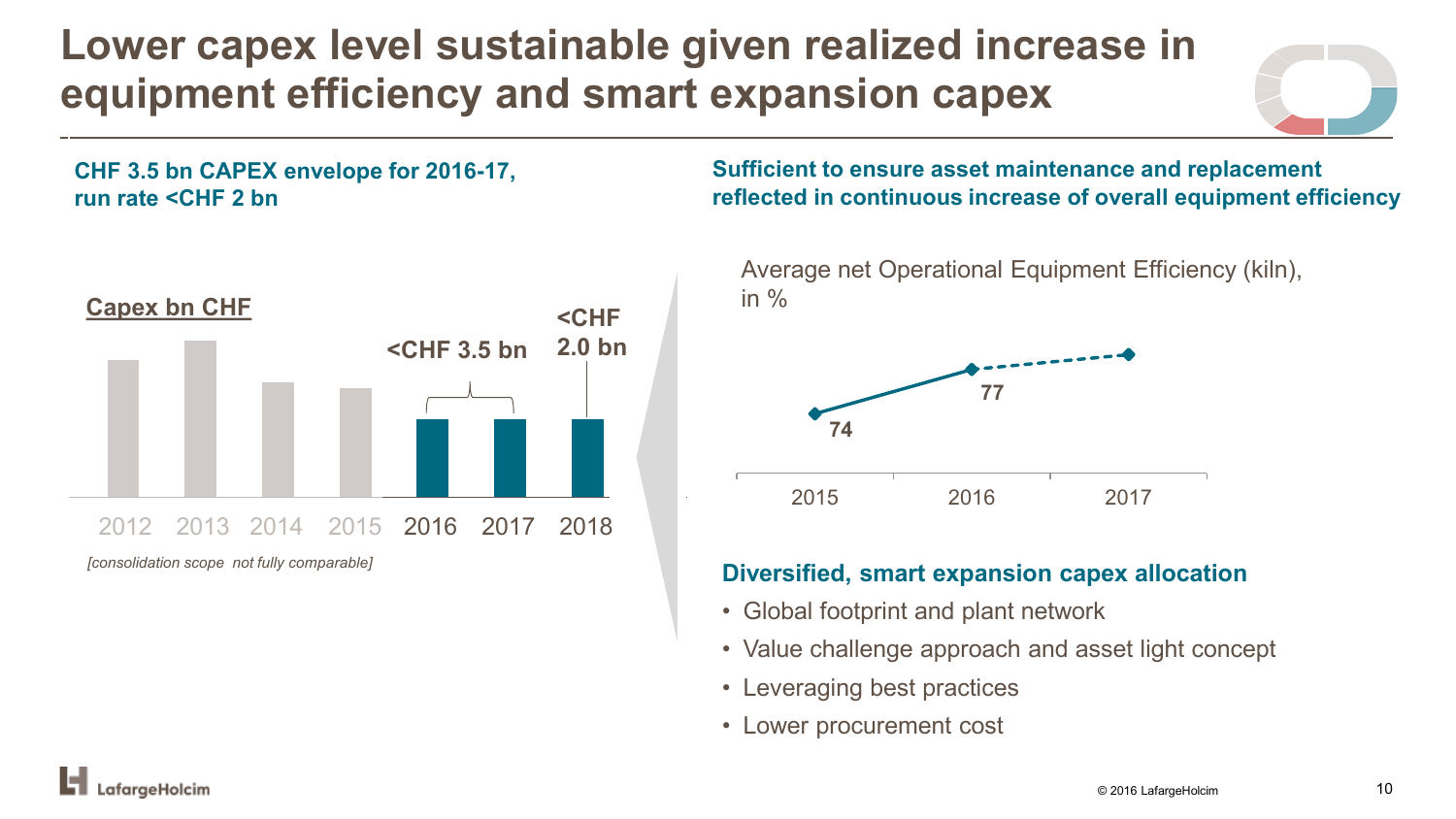# **Optimal footprint after merger allows to over deliver on capex synergies**

**Historic average CAPEX spend of CHF 2.8 to 2.9 billion per year successfully reduced to annual run-rate below CHF 2bn by:** • Global footprint enabled to postpone or avoid legacy strategic expansion plans • Value challenge approach and asset light concept to downscale CAPEX needs of new projects

- Best practices and engineering capabilities reducing CAPEX on ongoing projects
- Lower acquisition, building cost through category management approach and best cost country sourcing

**Annual CAPEX synergy benefits in mCHF**





faraeHolcim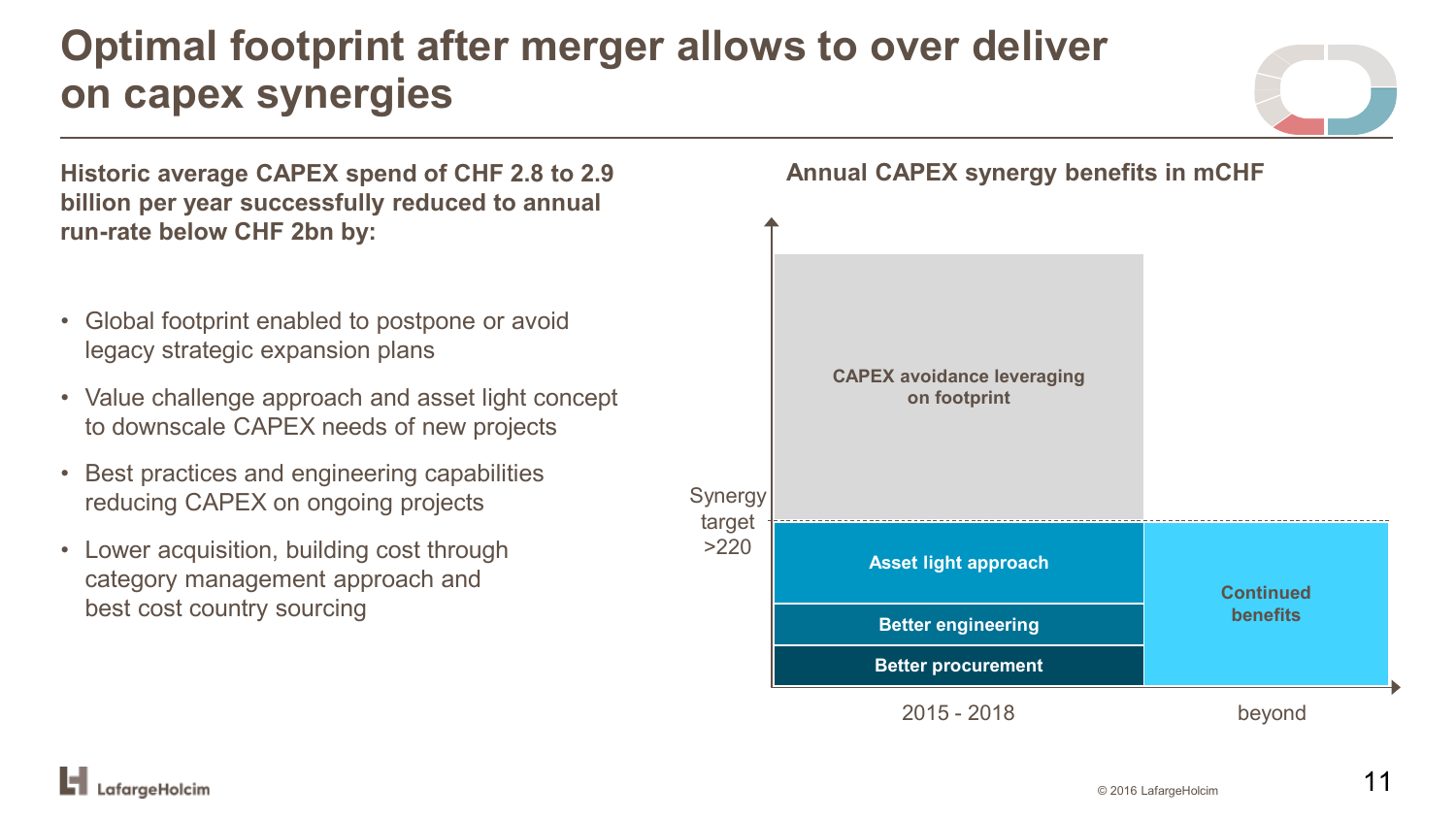### **Systematic strive for asset light solutions across our business**

#### **Growing under Asset Light**

- Positioning in strategic advantageous locations, markets
- Leverage on trading

.afaraeHolcim

- Growing downstream, integrating channels
- Building grinding stations, terminals instead of integrated cement plants
- Engage in Long-term partnerships through Franchising, JVs and licensing agreements



- **Import of capacity instead of new plant**
- **2.3Mt capacity added**
- **Capex avoidance of CHF 300m**
- **Higher sourcing flexibility from Asia Pacific network**

### **Asset Light Optimization**

**Transforming a capital-intensive business within given constraints**



- Active Asset Management
- Fleet and heavy mobile equipment management
- Reserves and Land management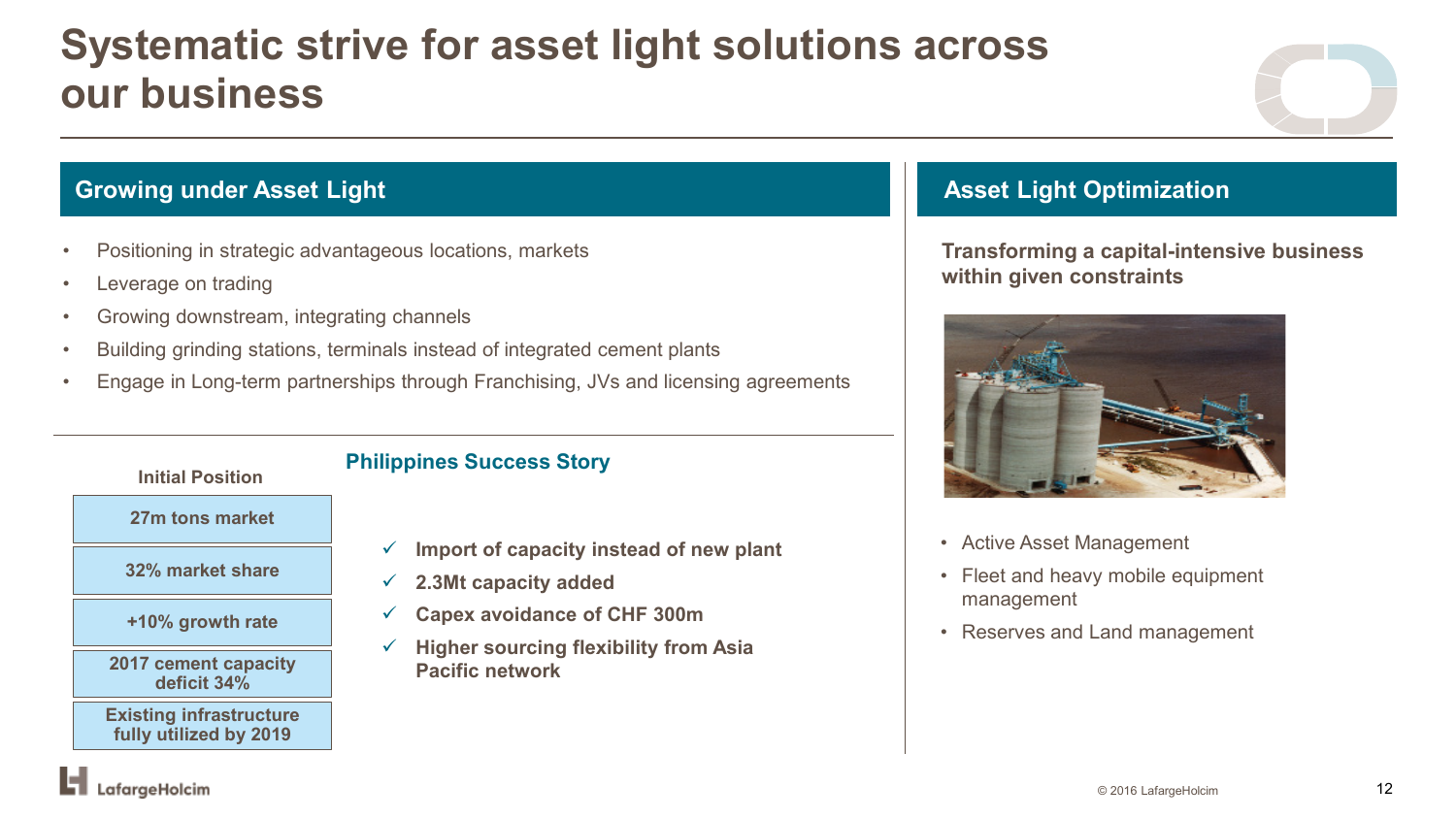### **Our basis for operational excellence and sustainable continuous performance improvement**